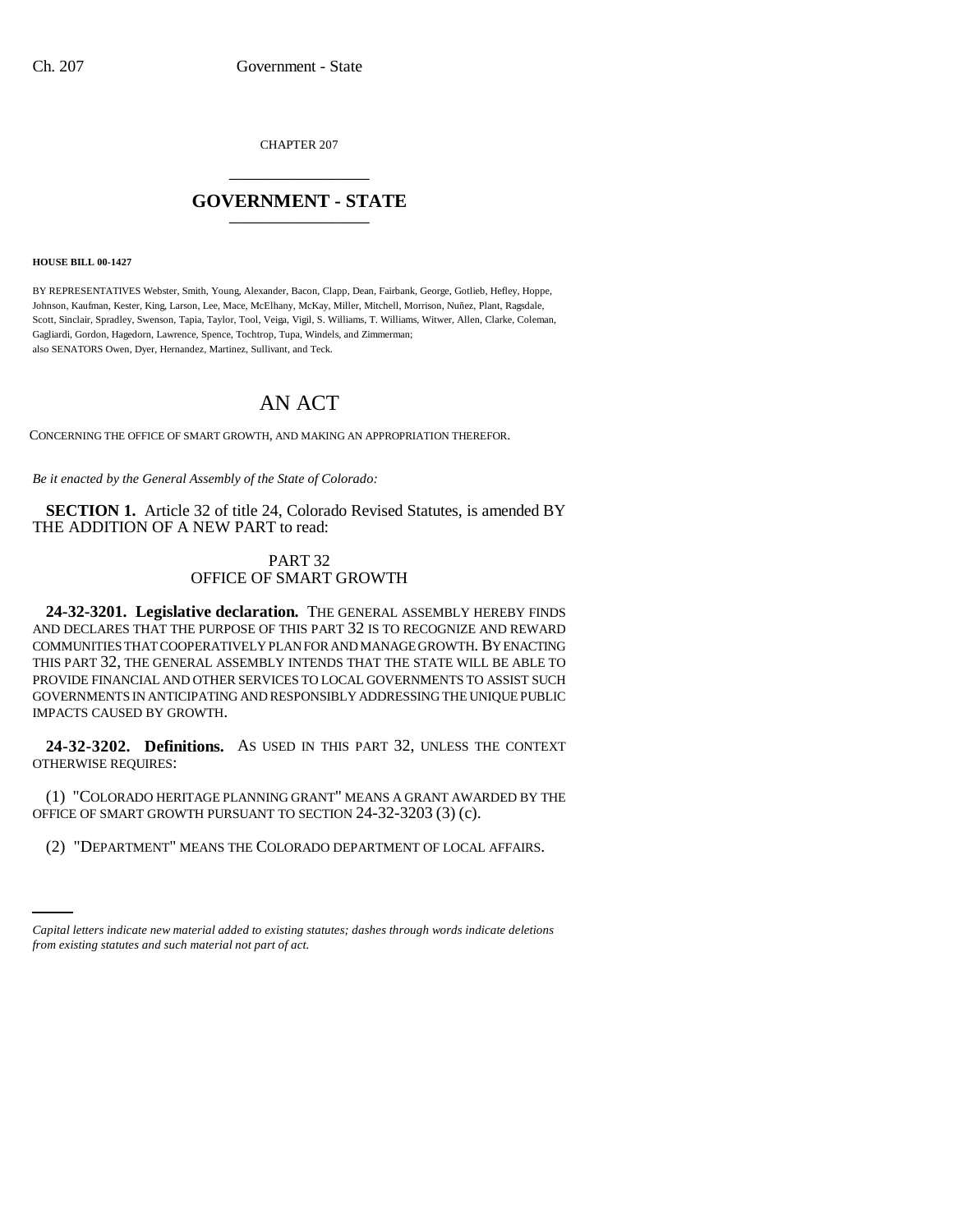(3) "ELIGIBLE PARTICIPANT" MEANS ONE OR MORE LOCAL GOVERNMENTS THAT SATISFY THE REQUIREMENTS FOR GRANT ELIGIBILITY PURSUANT TO SECTION 24-32-3203 (3).

(4) "EXECUTIVE DIRECTOR" MEANS THE EXECUTIVE DIRECTOR OF THE DEPARTMENT OF LOCAL AFFAIRS.

(5) "FUND" MEANS THE COLORADO HERITAGE COMMUNITIES FUND CREATED IN SECTION 24-32-3207.

(6) "GROWTH" MEANS CHANGES IN POPULATION THAT IMPACT LAND USE, INFRASTRUCTURE DEVELOPMENT, AND THE SURROUNDING ENVIRONMENT.

(7) "LOCAL GOVERNMENT" MEANS ANY COUNTY, CITY AND COUNTY, CITY, TOWN, OR SPECIAL DISTRICT CREATED PURSUANT TO ARTICLE 1 OF TITLE 32, C.R.S.

(8) "OFFICE" MEANS THE OFFICE OF SMART GROWTH CREATED BY THIS PART 32.

**24-32-3203. Office of smart growth - creation - powers and duties of executive director.** (1) (a) THERE IS HEREBY CREATED WITHIN THE DEPARTMENT OF LOCAL AFFAIRS THE OFFICE OF SMART GROWTH. THE OFFICE SHALL BE ESTABLISHED WITHIN AN EXISTING DIVISION OF THE DEPARTMENT IN THE DISCRETION OF THE EXECUTIVE DIRECTOR.

(b) THE OFFICE SHALL BE IN THE CHARGE OF A DIRECTOR WHO SHALL BE APPOINTED BY THE EXECUTIVE DIRECTOR. THE DIRECTOR AND ANY ASSISTANTS AND EMPLOYEES OF THE OFFICE SHALL BE APPOINTED IN ACCORDANCE WITH THE PROVISIONS OF SECTION 13 OF ARTICLE XII OF THE STATE CONSTITUTION.

(2) THE OFFICE SHALL EXERCISE ITS POWERS AND PERFORM ITS DUTIES AND FUNCTIONS SPECIFIED BY THIS PART 32 UNDER THE DEPARTMENT OF LOCAL AFFAIRS AND THE EXECUTIVE DIRECTOR THEREOF AS IF THE SAME WERE TRANSFERRED TO THE DEPARTMENT BY A **TYPE 2** TRANSFER, AS SUCH TRANSFER IS DEFINED IN THE "ADMINISTRATIVE ORGANIZATION ACT OF 1968", ARTICLE 1 OF THIS TITLE.

(3) THE EXECUTIVE DIRECTOR SHALL HAVE THE FOLLOWING POWERS AND DUTIES IN ADMINISTERING THIS PART 32:

(a) TO DESIGNATE AREAS WITHIN COLORADO AS COLORADO HERITAGE COMMUNITIES. AREAS DESIGNATED AS COLORADO HERITAGE COMMUNITIES SHALL BE ELIGIBLE FOR A COLORADO HERITAGE PLANNING GRANT BY THE OFFICE OUT OF MONEYS IN THE FUND CREATED BY SECTION 24-32-3207 IN ACCORDANCE WITH THE PROVISIONS OF THIS PART 32.

(b) TO ADOPT AND PUBLICIZE CRITERIA REGARDING GRANTS MADE AVAILABLE BY THE OFFICE OUT OF MONEYS IN THE FUND PURSUANT TO PARAGRAPHS (c) AND (d) OF THIS SUBSECTION (3);

(c) TO REVIEW AND APPROVE APPLICATIONS FOR COLORADO HERITAGE PLANNING GRANTS AWARDED BY THE OFFICE OUT OF MONEYS IN THE FUND IN ACCORDANCE WITH THE REQUIREMENTS OF THIS PART 32, AND TO DETERMINE THE AMOUNT OF MONEY TO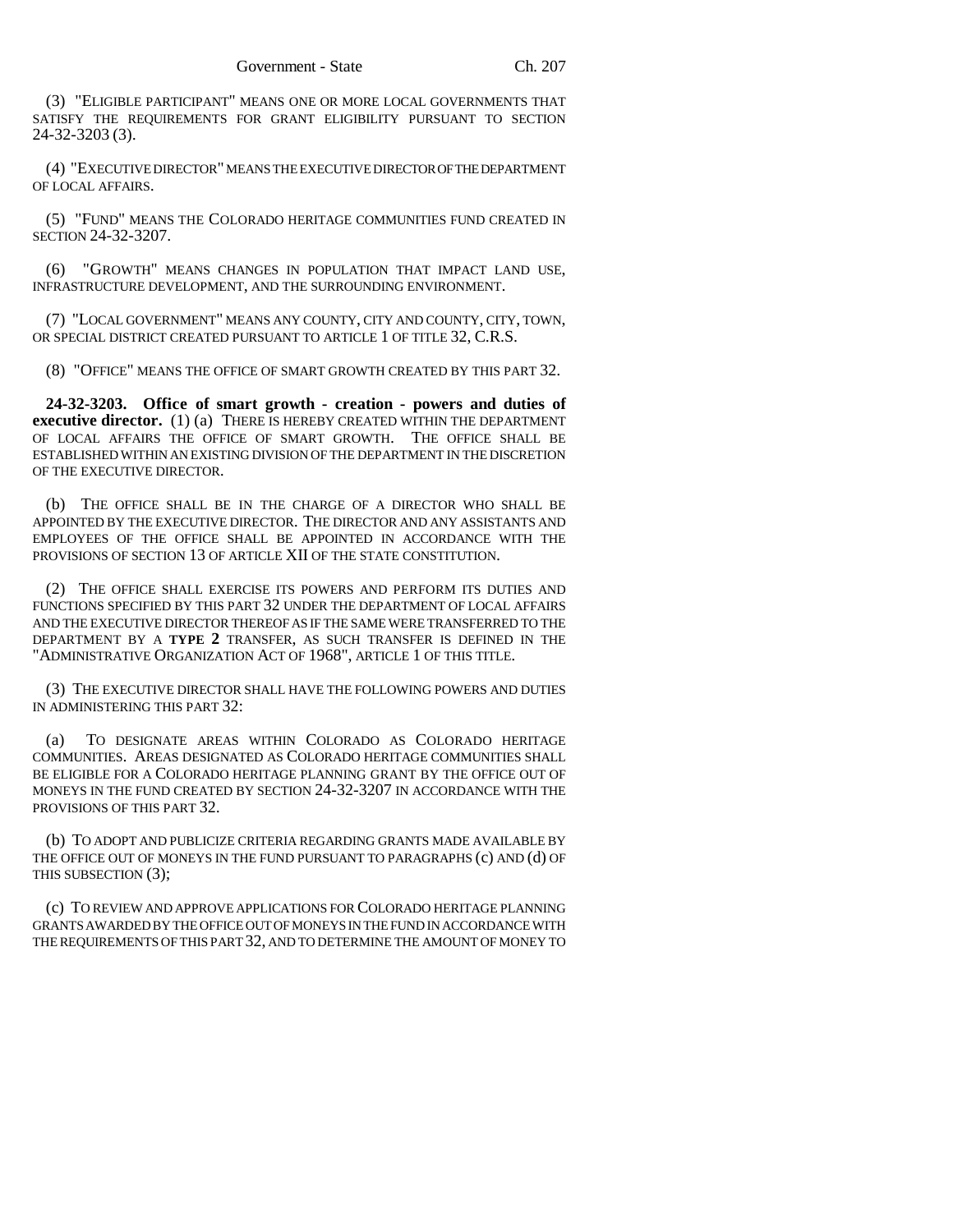BE AWARDED UNDER EACH SUCH GRANT. AN APPLICATION FOR SUCH A GRANT SHALL:

(I) BE SUBMITTED JOINTLY BY THE GOVERNING BODIES OF AT LEAST TWO LOCAL GOVERNMENTS; AND

(II) ADDRESS CRITICAL PLANNING ISSUES, INCLUDING, WITHOUT LIMITATION, LAND USE AND DEVELOPMENT PATTERNS, TRANSPORTATION PLANNING, MITIGATION OF ENVIRONMENTAL HAZARDS, AND ENERGY USE.

(d) TO REVIEW AND APPROVE APPLICATIONS FOR GRANTS AWARDED BY THE OFFICE OUT OF MONEYS IN THE FUND TO ASSIST A LOCAL GOVERNMENT, AS APPLICABLE, IN DEVELOPING A MASTER PLAN IN CONFORMITY WITH SECTION 30-28-106 OR 31-23-206, C.R.S., AND TO DETERMINE THE AMOUNT OF MONEY TO BE AWARDED UNDER EACH SUCH GRANT PURSUANT TO SECTION 24-32-3207 (2);

(e) TO ATTEND AND PARTICIPATE IN MEETINGS OF COUNTY, MUNICIPAL, OR REGIONAL PLANNING BODIES, INTERSTATE AGENCIES, AND OTHER CONFERENCES OF SUCH BODIES, AGENCIES, OR RELATED ENTITIES;

(f) TO ADVISE THE GOVERNOR AND THE GENERAL ASSEMBLY ON MATTERS INVOLVING GROWTH, CONSULT WITH OTHER OFFICES OF STATE GOVERNMENT WITH RESPECT TO GROWTH ISSUES AFFECTING THE DUTIES OF THEIR OFFICES, AND, UPON REQUEST OF ANY LOCAL GOVERNMENT, REGIONAL AREA, OR GROUP OF ADJACENT COMMUNITIES HAVING COMMON OR RELATED PROBLEMS ARISING FROM GROWTH, RECOMMEND TO THE GOVERNOR AND THE GENERAL ASSEMBLY ANY PROPOSALS FOR LEGISLATION THAT WOULD ADDRESS THE IMPACT OF GROWTH; BUT NOTHING IN THIS PART 32 SHALL BE CONSTRUED TO GRANT TO THE OFFICE OR THE EXECUTIVE DIRECTOR ANY AUTHORITY OVER THE LAND USE OR PLANNING RESPONSIBILITIES OF LOCAL GOVERNMENTS; AND

(g) TO EXERCISE ALL OTHER POWERS NECESSARY AND PROPER FOR THE DISCHARGE OF THE EXECUTIVE DIRECTOR'S DUTIES AND THE CARRYING OUT OF THE INTENT OF THIS PART 32, INCLUDING THE COORDINATION OF THE PROVISIONS OF ARTICLE 28 OF TITLE 30 AND ARTICLE 23 OF TITLE 31, C.R.S.

(4) THE DIRECTOR OF THE OFFICE OF SMART GROWTH CREATED BY THIS SECTION SHALL ADVISE THE EXECUTIVE DIRECTOR IN CONNECTION WITH THE EXERCISE OF THE EXECUTIVE DIRECTOR'S POWERS AND DUTIES IN ADMINISTERING THIS PART 32.

**24-32-3204. Powers and duties of the office of smart growth.** (1) THE OFFICE SHALL HAVE THE FOLLOWING POWERS AND DUTIES:

(a) TO SERVE AS A CLEARING HOUSE, FOR THE BENEFIT OF LOCAL GOVERNMENTS, OF INFORMATION RELATING TO THE COMMON PROBLEMS FACED BY LOCAL GOVERNMENTS IN CONNECTION WITH GROWTH AND OF STATE AND FEDERAL RESOURCES AVAILABLE TO ASSIST IN THE RESOLUTION OF PROBLEMS CAUSED BY GROWTH;

(b) TO REFER LOCAL GOVERNMENTS TO APPROPRIATE DEPARTMENTS OR AGENCIES OF THE STATE OR FEDERAL GOVERNMENT FOR ADVICE, ASSISTANCE, OR AVAILABLE SERVICES IN CONNECTION WITH SPECIFIC PROBLEMS RELATING TO GROWTH;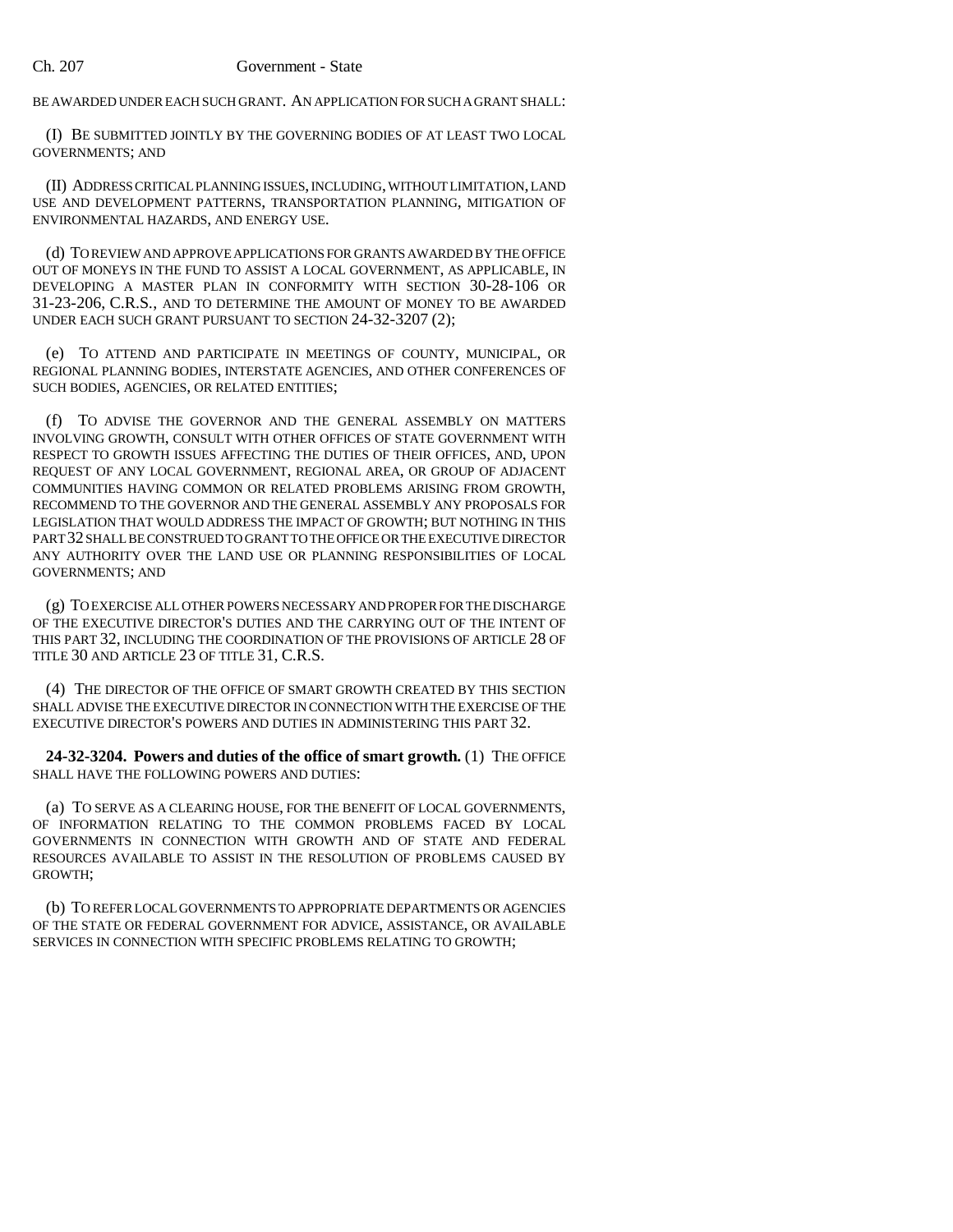(c) TO PERFORM SUCH RESEARCH AS IS NECESSARY TO CARRY OUT THE FUNCTIONS OF THE OFFICE;

(d) TO ENCOURAGE AND, WHEN SO REQUESTED, ASSIST COOPERATIVE EFFORTS AMONG LOCAL GOVERNMENTS TOWARD THE SOLUTION OF COMMON PROBLEMS RELATING TO GROWTH;

(e) UPON REQUEST BY LOCAL GOVERNMENTS, TO PROVIDE TECHNICAL ASSISTANCE TO SUCH GOVERNMENTS IN ADDRESSING PROBLEMS CAUSED BY THE IMPACTS OF GROWTH IN SUCH AREAS AS, WITHOUT LIMITATION, COMPLETION OF COMPREHENSIVE OR MASTER PLANS AND THE RESOLUTION OF LAND USE DISPUTES INVOLVING OTHER GOVERNMENTAL ENTITIES; AND

(f) TO ACCEPT AND RECEIVE GRANTS AND SERVICES RELEVANT TO THE FULFILLMENT OF THIS PART 32 FROM THE FEDERAL GOVERNMENT, OTHER STATE AGENCIES, LOCAL GOVERNMENTS, OR PRIVATE AND CIVIC SOURCES.

**24-32-3205. Qualifications.** (1) SUBJECT TO THE REQUIREMENTS OF THIS PART 32, THE GOVERNING BODY OR BODIES OF ANY ELIGIBLE PARTICIPANT OR PARTICIPANTS, AS APPLICABLE, MAY SUBMIT AN APPLICATION TO THE EXECUTIVE DIRECTOR REQUESTING A GRANT PURSUANT TO THIS PART 32. ANY GRANT APPROVED BY THE EXECUTIVE DIRECTOR IN ACCORDANCE WITH THE REQUIREMENTS OF THIS PART 32 SHALL BE AWARDED TO THE GOVERNING BODY OR BODIES THAT SUBMITTED THE APPLICATION.

(2) IN ORDER TO OBTAIN GRANT MONEYS UNDER THIS PART 32 AND AS A CONDITION OF THE RECEIPT OF MONEYS UNDER SAID PART, EACH ELIGIBLE PARTICIPANT SHALL AGREE TO:

(a) USE ANY GRANT MONEYS IN ACCORDANCE WITH THE CRITERIA PUBLICIZED BY THE EXECUTIVE DIRECTOR PURSUANT TO SECTION 24-32-3203 (3) (b); AND

(b) PERFORM SUCH OTHER REQUIREMENTS AS THE EXECUTIVE DIRECTOR DEEMS APPROPRIATE IN THE EXERCISE OF HIS OR HER DISCRETION TO FURTHER THE PURPOSES OF THIS PART 32.

(3) ELIGIBLE PARTICIPANTS SHALL APPLY FOR GRANTS MADE AVAILABLE PURSUANT TO THIS PART 32 ON OFFICIAL APPLICATION FORMS PROVIDED BY THE OFFICE. ELIGIBLE PARTICIPANTS SHALL PROVIDE SUCH INFORMATION ON THE FORMS AS THE EXECUTIVE DIRECTOR MAY REQUIRE IN FURTHERANCE OF THE PURPOSES OF THIS PART 32.

**24-32-3206. Reporting.** ALL ELIGIBLE PARTICIPANTS RECEIVING FUNDS UNDER THIS PART 32 SHALL SUBMIT TO THE EXECUTIVE DIRECTOR BY JANUARY 1 OF EACH YEAR FOLLOWING THE YEAR IN WHICH A GRANT WAS MADE A REPORT CONTAINING A STATEMENT OF ALL MONEYS RECEIVED UNDER THIS PART 32, THE PURPOSES FOR WHICH THE MONEYS WERE USED, THE PARTICIPANT'S COMPLIANCE WITH THIS ARTICLE, AND SUCH OTHER INFORMATION THAT THE EXECUTIVE DIRECTOR MAY REQUIRE. AN ELIGIBLE PARTICIPANT MAY SUBMIT THE INFORMATION REQUIRED TO BE SUBMITTED TO THE EXECUTIVE DIRECTOR PURSUANT TO THIS SECTION AS PART OF THE REPORTING OF ANY OTHER INFORMATION REQUIRED TO BE SUBMITTED TO THE DEPARTMENT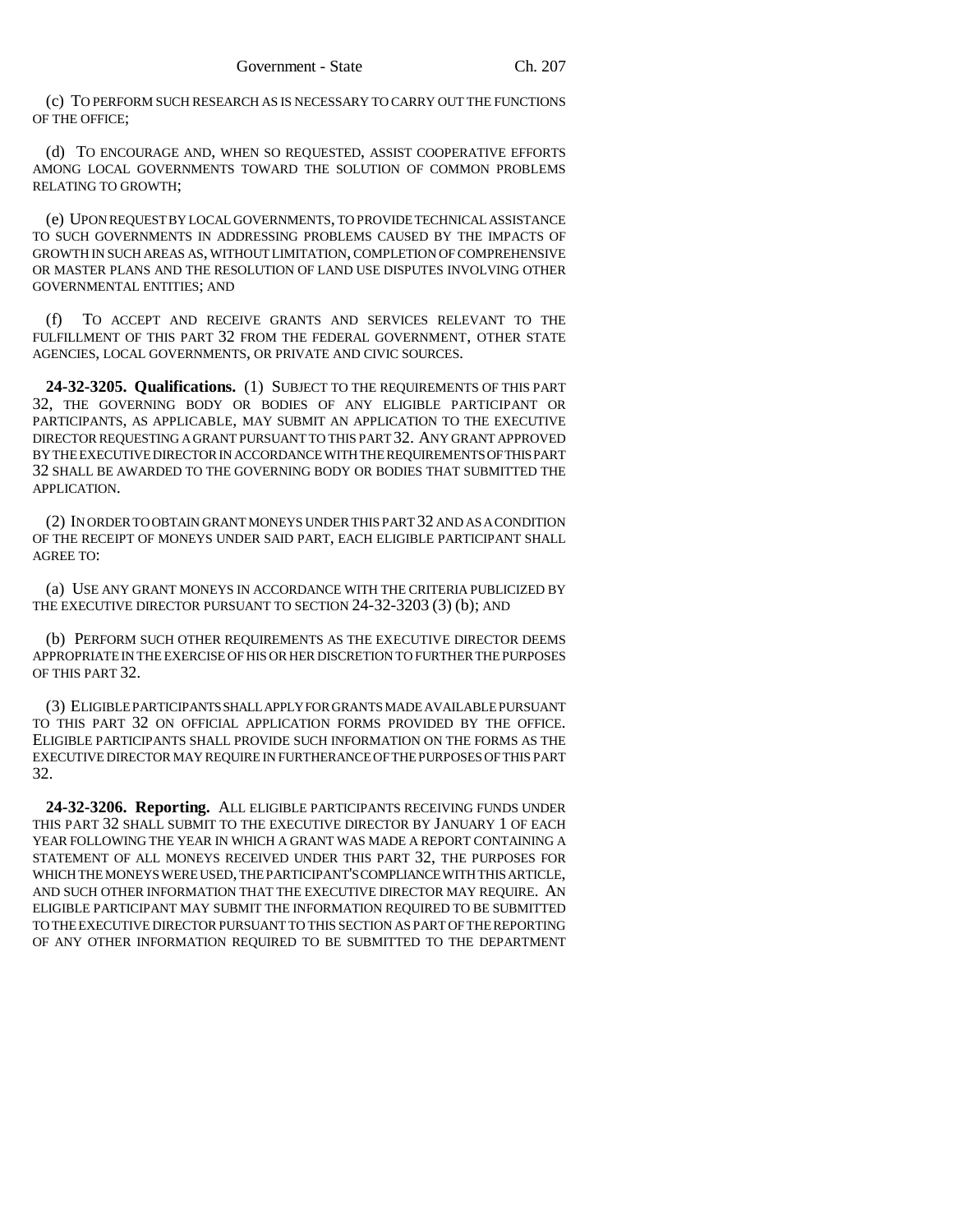## Ch. 207 Government - State

UNDER ANY OTHER APPLICABLE LAW BY THE DATE SPECIFIED IN THIS SECTION.

**24-32-3207. Colorado heritage communities fund - creation - source of funds.** (1) THERE IS HEREBY CREATED IN THE STATE TREASURY THE COLORADO HERITAGE COMMUNITIES FUND, WHICH FUND SHALL BE ADMINISTERED BY THE DIRECTOR AND WHICH SHALL CONSIST OF ALL MONEYS APPROPRIATED TO SAID FUND BY THE GENERAL ASSEMBLY AND ALL OTHER MONEYS COLLECTED BY THE OFFICE FOR THE FUND FROM FEDERAL GRANTS OR OTHER CONTRIBUTIONS, GRANTS, GIFTS, BEQUESTS, OR DONATIONS RECEIVED FROM OTHER AGENCIES OF STATE GOVERNMENT, INDIVIDUALS, PRIVATE ORGANIZATIONS, OR FOUNDATIONS. SUCH MONEYS SHALL BE TRANSMITTED TO THE STATE TREASURER TO BE CREDITED TO THE FUND.

(2) NOT MORE THAN AN AMOUNT EQUAL TO THIRTY PERCENT OF ANY MONEYS IN THE FUND AS OF THE BEGINNING OF ANY GIVEN FISCAL YEAR SHALL BE MADE AVAILABLE BEFORE THE END OF THAT SAME FISCAL YEAR TO LOCAL GOVERNMENTS IN GRANT MONEYS FOR THE DEVELOPMENT OF MASTER PLANS PURSUANT TO SECTION 24-32-3203 (3) (d).

(3) ANY MONEYS IN THE FUND NOT EXPENDED OR ENCUMBERED FROM ANY APPROPRIATION AT THE END OF ANY FISCAL YEAR SHALL REMAIN AVAILABLE FOR EXPENDITURE IN THE NEXT FISCAL YEAR WITHOUT FURTHER APPROPRIATION.

(4) ALL MONEYS, INCLUDING INTEREST EARNED ON THE INVESTMENT OR DEPOSIT OF MONEYS IN THE FUND, SHALL REMAIN IN THE FUND AND SHALL NOT REVERT TO THE GENERAL FUND OF THE STATE AT THE END OF ANY FISCAL YEAR.

**24-32-3208. Additional sources of funding.** (1) NOTWITHSTANDING ANY OTHER PROVISION OF THIS PART 32, GRANTS TO BE MADE TO ELIGIBLE PARTICIPANTS IN ACCORDANCE WITH THIS PART 32 MAY BE MADE FROM ANY COMBINATION OF MONEYS IN THE COLORADO HERITAGE COMMUNITIES FUND CREATED IN SECTION 24-32-3207 AND ANY OTHER MONEYS COLLECTED BY THE EXECUTIVE DIRECTOR FOR SUCH PURPOSES CONSISTENT WITH THE INTENT OF THIS PART 32.

(2) ANY ELIGIBLE PARTICIPANT MAY PURSUE ADDITIONAL SOURCES OF FUNDING FOR PURPOSES CONSISTENT WITH THE INTENT OF THIS PART 32, INCLUDING, WITHOUT LIMITATION, GRANTS, DONATIONS, OR CONTRIBUTIONS FROM ANY OTHER PUBLIC OR PRIVATE SOURCES.

**24-32-3209. Department to maintain list of qualified professionals to assist in resolving land use disputes.** THE DEPARTMENT SHALL MAINTAIN A LIST OF QUALIFIED PROFESSIONALS THAT ARE AVAILABLE TO ASSIST IN RESOLVING LAND USE DISPUTES ARISING BETWEEN LOCAL GOVERNMENTS. SUCH LIST SHALL INCLUDE ONLY THOSE PERSONS AND ORGANIZATIONS THE DEPARTMENT DETERMINES HAVE PROFESSIONAL EXPERTISE AND SKILLS IN LAND USE, PLANNING, ZONING, SUBDIVISION, ANNEXATION, REAL ESTATE, PUBLIC ADMINISTRATION, MEDIATION, ARBITRATION, OR RELATED DISCIPLINES. SUCH LIST SHALL BE MADE AVAILABLE TO GOVERNMENTAL ENTITIES AND THE PUBLIC THROUGH THE OFFICE CREATED BY THIS PART 32 FOR THE PURPOSE OF FACILITATING THE RESOLUTION OF DISPUTES BETWEEN OR AMONG LOCAL GOVERNMENTS ARISING OUT OF LAND USE MATTERS.

**SECTION 2. Appropriation.** (1) In addition to any other appropriation, there